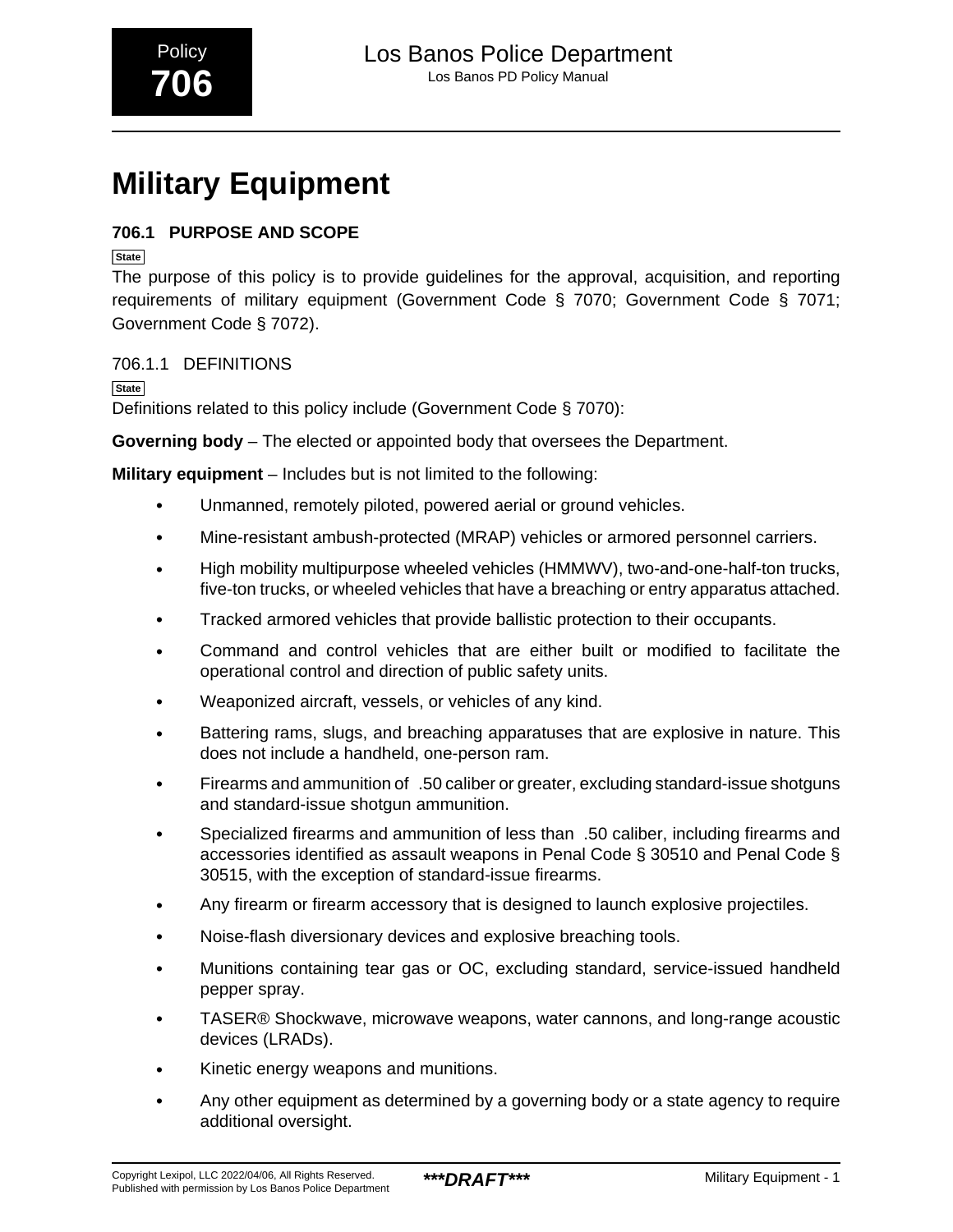Los Banos PD Policy Manual

#### **706.2 POLICY**

#### **State**

It is the policy of the Los Banos Police Department that members of this department comply with the provisions of Government Code § 7071 with respect to military equipment.

#### **706.3 MILITARY EQUIPMENT COORDINATOR**

#### **Best Practice**

The Chief of Police should designate a member of this department to act as the military equipment coordinator. The responsibilities of the military equipment coordinator include but are not limited to:

- (a) Acting as liaison to the governing body for matters related to the requirements of this policy.
- (b) Identifying department equipment that qualifies as military equipment in the current possession of the Department, or the equipment the Department intends to acquire that requires approval by the governing body.
- (c) Conducting an inventory of all military equipment at least annually.
- (d) Collaborating with any allied agency that may use military equipment within the jurisdiction of Los Banos Police Department (Government Code § 7071).
- (e) Preparing for, scheduling, and coordinating the annual community engagement meeting to include:
	- 1. Publicizing the details of the meeting.
	- 2. Preparing for public questions regarding the department's funding, acquisition, and use of equipment.
- (f) Preparing the annual military equipment report for submission to the Chief of Police and ensuring that the report is made available on the department website (Government Code § 7072).
- (g) Establishing the procedure for a person to register a complaint or concern, or how that person may submit a question about the use of a type of military equipment, and how the Department will respond in a timely manner.

#### **706.4 MILITARY EQUIPMENT INVENTORY**

#### **State MODIFIED**

The following constitutes a list of qualifying equipment for the Department:

[Insert attachment here] See LBPD Military Equimpent inventory list

#### **706.5 APPROVAL**

#### **State**

The Chief of Police or the authorized designee shall obtain approval from the governing body by way of an ordinance adopting the military equipment policy. As part of the approval process, the Chief of Police or the authorized designee shall ensure the proposed military equipment policy is submitted to the governing body and is available on the department website at least 30 days prior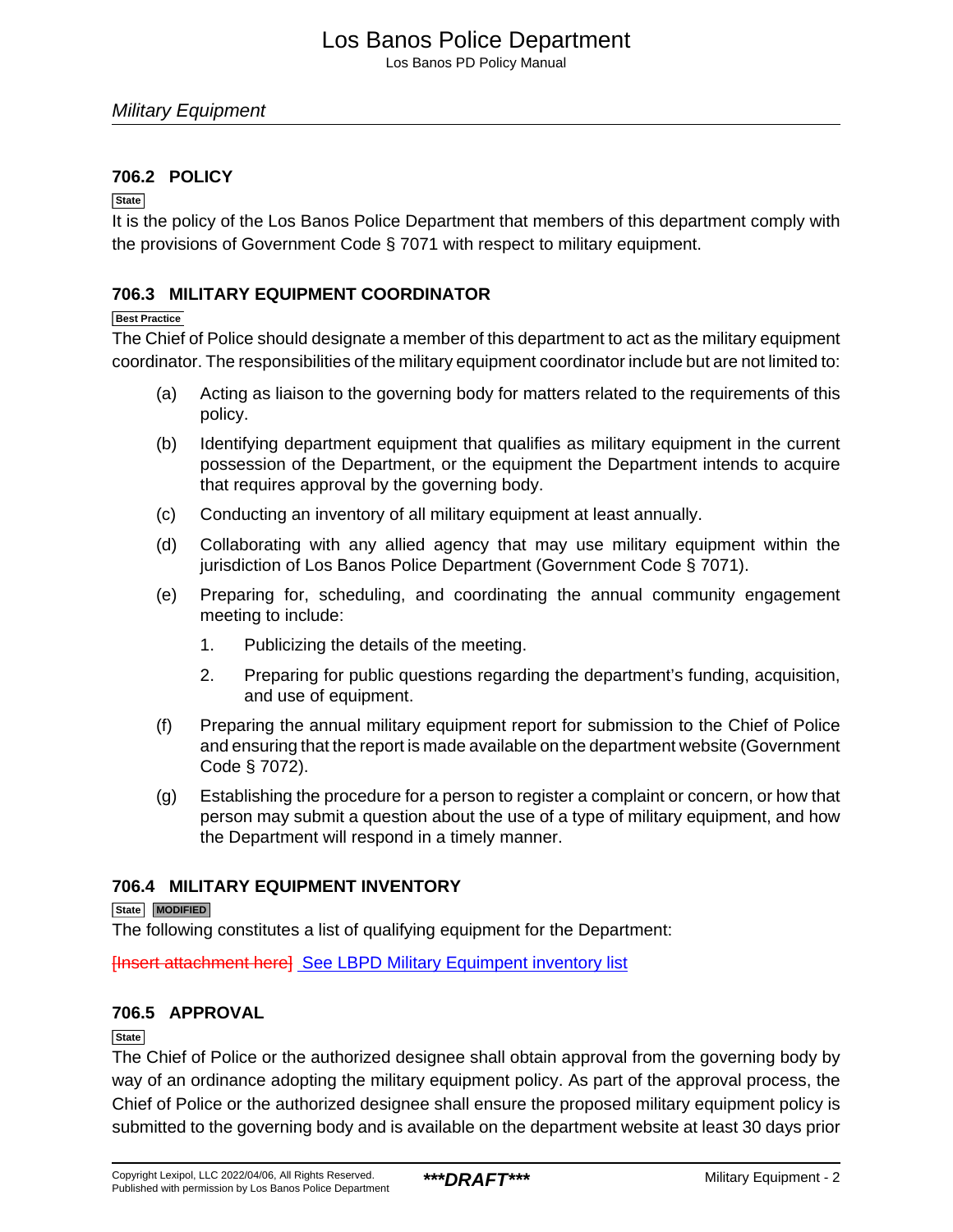### Los Banos Police Department

Los Banos PD Policy Manual

#### Military Equipment

to any public hearing concerning the military equipment at issue (Government Code § 7071). The military equipment policy must be approved by the governing body prior to engaging in any of the following (Government Code § 7071):

- (a) Requesting military equipment made available pursuant to 10 USC § 2576a.
- (b) Seeking funds for military equipment, including but not limited to applying for a grant, soliciting or accepting private, local, state, or federal funds, in-kind donations, or other donations or transfers.
- (c) Acquiring military equipment either permanently or temporarily, including by borrowing or leasing.
- (d) Collaborating with another law enforcement agency in the deployment or other use of military equipment within the jurisdiction of this department.
- (e) Using any new or existing military equipment for a purpose, in a manner, or by a person not previously approved by the governing body.
- (f) Soliciting or responding to a proposal for, or entering into an agreement with, any other person or entity to seek funds for, apply to receive, acquire, use, or collaborate in the use of military equipment.
- (g) Acquiring military equipment through any means not provided above.

#### **706.6 COORDINATION WITH OTHER JURISDICTIONS**

**State**

Military equipment should not be used by any other law enforcement agency or member in this jurisdiction unless the military equipment is approved for use in accordance with this policy.

#### **706.7 ANNUAL REPORT**

**State**

Upon approval of a military equipment policy, the Chief of Police or the authorized designee should submit a military equipment report to the governing body for each type of military equipment approved within one year of approval, and annually thereafter for as long as the military equipment is available for use (Government Code § 7072).

The Chief of Police or the authorized designee should also make each annual military equipment report publicly available on the department website for as long as the military equipment is available for use. The report shall include all information required by Government Code § 7072 for the preceding calendar year for each type of military equipment in department inventory.

#### **706.8 COMMUNITY ENGAGEMENT**

#### **State**

Within 30 days of submitting and publicly releasing the annual report, the Department shall hold at least one well-publicized and conveniently located community engagement meeting, at which the Department should discuss the report and respond to public questions regarding the funding, acquisition, or use of military equipment.